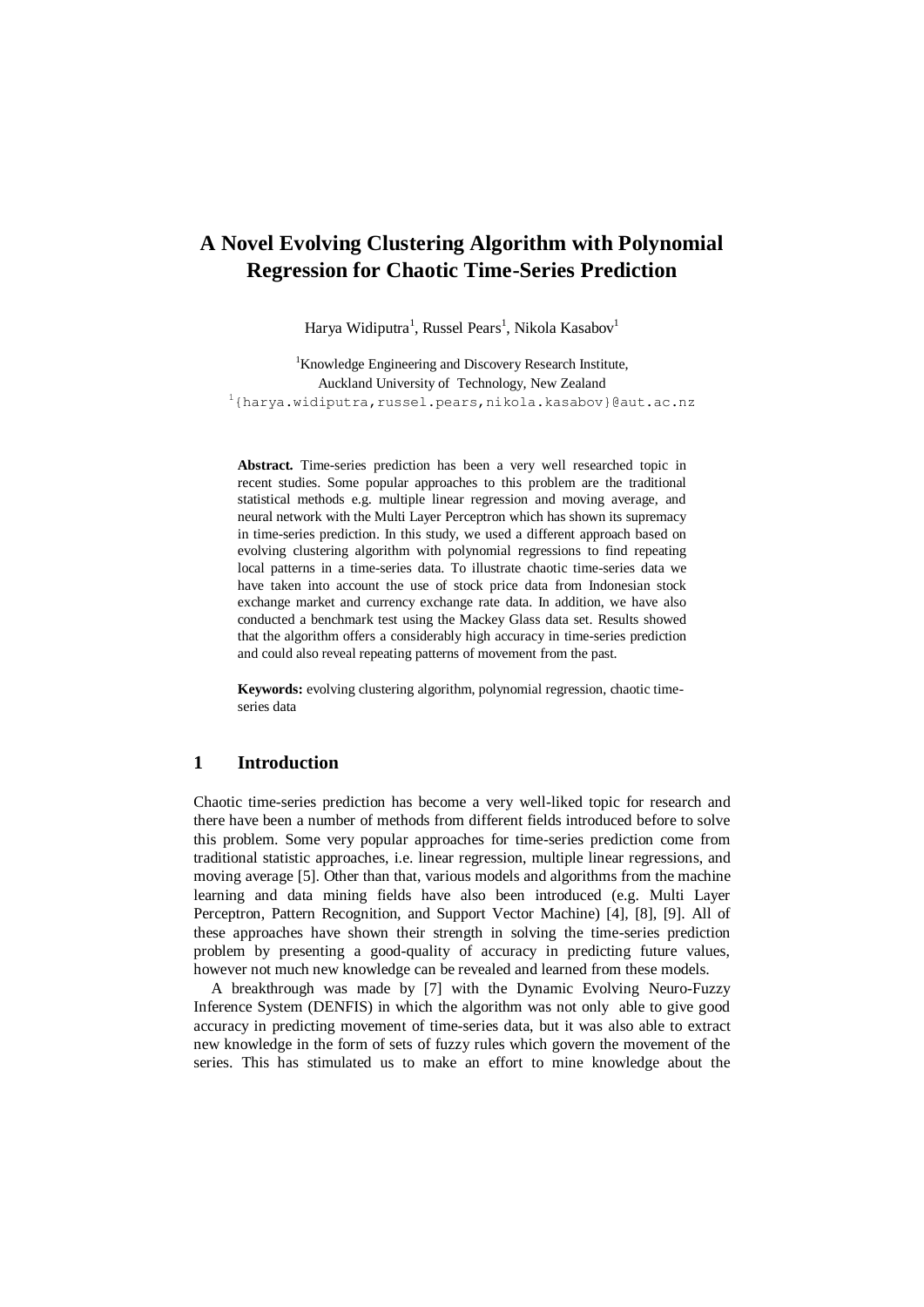existence of repeating patterns in a time-series movement, particularly in a chaotic time-series data (e.g. stock prices, exchange rates), and then to use extracted knowledge to predict future movement of the series. We are aiming to represent the rules in the form of repeating polynomial functions, group them based on their likeness, and do prediction for future value by trying to discover similar patterns from the past that can be associated with current condition. In addition, we also expect the algorithm to acquire the ability to evolve when new data sample comes, therefore it would be able to adapt when new problems emerge.

In this study, we used in general two different types of data set as experimental data, which are; (1) the financial data set consists of the Indonesian stock prices data and some currency exchange rates as these data can be considered as a Complex Dynamic System (CDS) [5], and (2) a benchmark data set which in this case is the Mackey Glass data set.

# **2 Clustering as Local Modeling**

One of the challenges in information science is to be able to represent dynamic systems, model them and then to reveal the rules that govern the behavior of the variables over time [3]. An option to build a complete model of a dynamic system is by clustering comparable problem sets from a complete problem space based on certain condition into different groups. A model then can be created for each group (i.e. a local regression), and by combining all models from each cluster it will constitute a complete model which might be able to cover all problems from the complete problem space [1], [2], [6]. Similarity in this case is usually (but not limited to) determined by calculating a Euclidean distance between two data samples [5].

We developed a new algorithm which will extract pattern from a localized data set or a chunk of data (as a sub-space problem from a complete problem space) using a polynomial regression. Extracted patterns (in forms of polynomial functions) then will be grouped based on the likeness of their shape (trend of movement). We believe that repeating patterns of movement exist in a time-series data based on [2], [5], [7], even in a chaotic one, and it can be used to predict future values.

## **2.1 Similarity and Distance Measurement**

Defining similarity between two objects in clustering process is a very important step. Different definition about similarity would give us diverse solutions or various groups of data. In a clustering process, it is common to use the Euclidean distance to measure similarity between objects [5]. This can be done by calculating distance from each attributes that we used to describe the object.

Nonetheless, in our algorithm it will not be suitable to apply the Euclidean distance, as what we would like to group are not objects but sets of polynomial function which represent patterns of movement of a time-series data across time. Therefore, we applied a different method to calculate similarity between two polynomial functions, which is the Angular Separation or Cosine distance (equation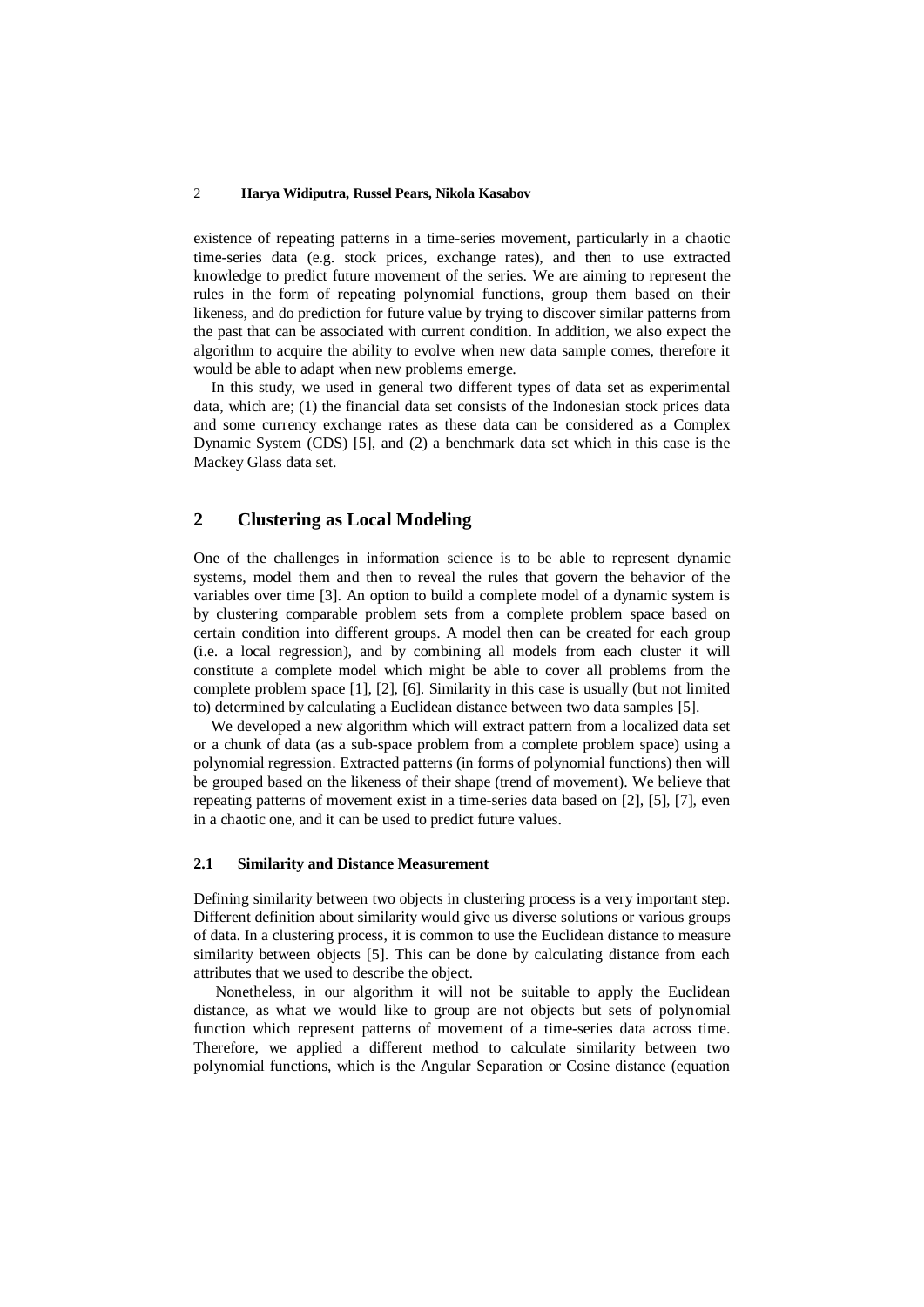1). By using the Cosine distance, we were able to measure similarity between two polynomial functions based on the shape and direction of the function. As for the attributes that we used to describe a polynomial function, we took into consideration the coefficients of each part of the polynomial function.

$$
S_{ij} = \frac{\sum_{k=1}^{n} x_{ik} x_{jk}}{\left(\sum_{k=1}^{n} x_{ik}^2, \sum_{r=1}^{n} x_{ir}^2\right)^{\frac{1}{2}}}
$$
(1)

#### **2.2 ECM as Evolving Clustering Algorithm**

Evolving Clustering Method (ECM) was introduced by [6]. ECM is a fast, one-pass algorithm for dynamic clustering of an input stream of data. It is a distance-based clustering method where the cluster centres are represented by evolved nodes in an on-line mode. In the clustering process, the data samples come from a data stream and this process starts with an empty set of clusters. As new data samples come, new clusters are created or if the new data sample is similar to those previous ones, it will be added into one of the existing clusters and the cluster centre will be updated.

ECM is used in Dynamic Evolving Neuro-Fuzzy Inference Systems (DENFIS) [7]. In our proposed algorithm, we have also implemented ECM as the core evolving clustering algorithm. Nevertheless, we have also made a fundamental change in the algorithm. ECM uses the Euclidean distance to measure similarity between objects when it creates or updates clusters. In our algorithm, we replaced the Euclidean distance with Cosine distance. The main reason of this modification is explained in sub-chapter 2.1.

## **2.3 DyCPR as a Novel Evolving Clustering Algorithm for Time-Series Prediction**

We named the proposed algorithm Dynamic Clustering with Polynomial Regression (DyCPR). The main idea behind the algorithm is to extract patterns of movement from a time-series data using a polynomial regression. After the patterns have been extracted, it will be grouped using the modified ECM algorithm. Cluster centres will represent the average movement calculated as a superposition function from all polynomial functions belong to the cluster. These cluster centres will be used as references to predict movement of the series by finding a centre that can be related with current condition. Complete algorithm of DyCPR is described as follow;

 **Step 0**: First step of the algorithm is considered to be a data pre-processing step. In this step the algorithm, we will calculate the difference of values from the timeseries data.  $diff_t = x_{t+1} - x_t$ , where  $diff_t$  is value difference at time *t* and *X* are actual value at time point *t***+1** and *t* respectively. The motive why the algorithm calculates values difference from time-series data is, because it is the movement of values difference that will be predicted instead of the actual value.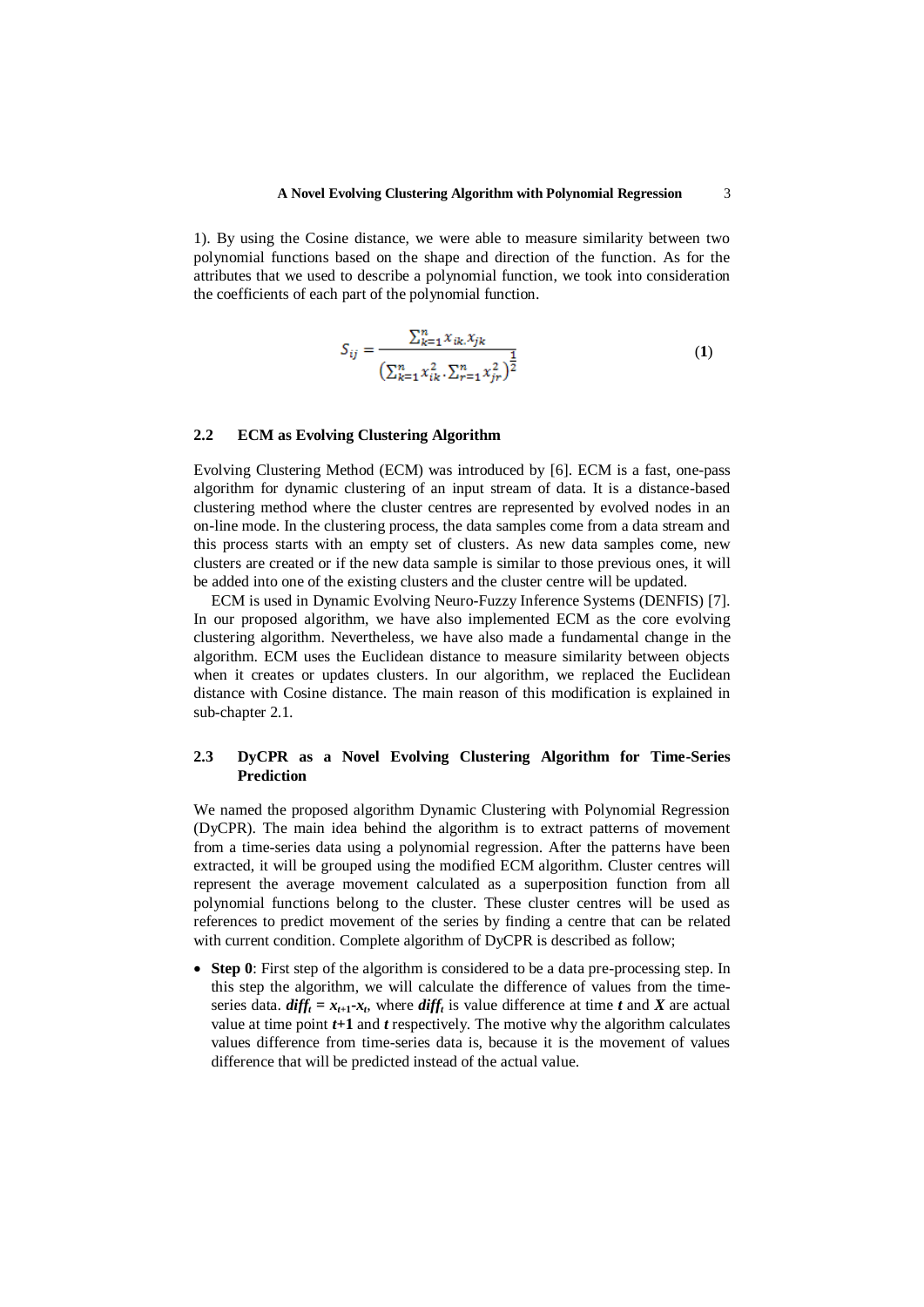- **Step 1**: After values difference has been calculated, the next step of the algorithm is to find the best-fit regression function from a chunk of data, *X<sup>i</sup>* with size *n*. For every chunk of data which comes in, the best-fit regression function will be extracted by calculating linear regression and polynomial regression up to certain order (i.e. up to 6<sup>th</sup> order).  $PF_i = \{LR_i, PR1_i, PR2_i, PR3_i, PR4_i, PR5_i, PR6_i\}$  best-fit regression function is defined by calculating  $\mathit{bestPF} = \textit{minMSE}(PF_i)$ . Besides calculating the best-fit regression function from the chunk of data with size *n*, the algorithm will also calculated best-fit regression function for next movement, *PFM<sup>i</sup>* using another chunk of data with the size *n***+1**, *Y<sup>i</sup>* .
- **Step 2**: For the first chunk of data, found *bestPF* will become the cluster centre of the first cluster,  $Cc_j = \mathbf{bestP}F_i$  and the function to predict next movement of data samples that belong to that cluster is set to  $PFM_i$ . The radius of the cluster,  $Ru_j$  is set to 0. If there is no more chunks of data comes then the algorithm stops. If there are still more chunks of data then the algorithm returns to **Step 1**, where the best-fit regression function will be calculated again. After the *bestPF<sup>i</sup>* is calculated for *X<sup>i</sup>* , similarity between **bestPF** $i$  with the  $Cc$  is measured. Similarity is calculated using Cosine distance by taking coefficients of  $\mathit{bestPF}_i$  function and  $Cc$  function into account.
- **Step 3**: The forth step of the algorithm is basically the implementation of the ECM algorithm, where the algorithm will calculate distance between *bestPF<sup>i</sup>* to all existing cluster centres,  $Cc$  and makes update to cluster centre *j*,  $Cc_j$  when it is found that distance between *bestPF*<sub>*i*</sub> and  $Cc_j$  is less than **2x***Dthr*. The process of updating the value of cluster radius,  $Ru_j$  is the same as it is in ECM. However DyCPR will update also the best-fit regression function for next movement of cluster *j*, *PFM<sup>j</sup>* by calculating superposition value between existing *PFM<sup>j</sup>* and *PFM<sup>i</sup>* when it decides that *bestPF<sup>i</sup>* belongs to cluster *j*. If all chunks of data sample have been processed than the algorithm stops, else it returns to **Step 1**.
- **Step 4**: In the prediction step, the algorithm will calculate the best-fit regression function from current chunk of data with size  $n$ ,  $X_t = \{x_t, x_{t-1}, x_{t-2}, \ldots, x_{t-(n-1)}\}$ . Calculated best-fit regression function for time  $t$ ,  $\mathit{bestPF}_t$ , then will be compared to all existing cluster centres, *Cc*. When closest  $Cc_j$  is found, then  $PFM_j$  will be used as a reference function to calculate next movement of values differences,  $p x_{t+1}$ . Predicted actual value then will be calculated as,  $x_{t+1} = x_t + px_{t+1}$ . Learning process then will be continued by taking new data sample as a data sample to update existing clusters and the algorithm returns to **Step 1**.

One key characteristics of DyCPR (other than its power to evolve by creating and updating clusters when new data sample becomes available) is that the algorithm will do prediction of future values by predicting the polynomial function that will represent movement of the series in the future (this is explained in Step 1 and 3 in the DyCPR algorithm). This is significantly different in comparison to DENFIS where the algorithm does prediction by calculating real predicted values based on extracted fuzzy rules represent by each cluster centres [7].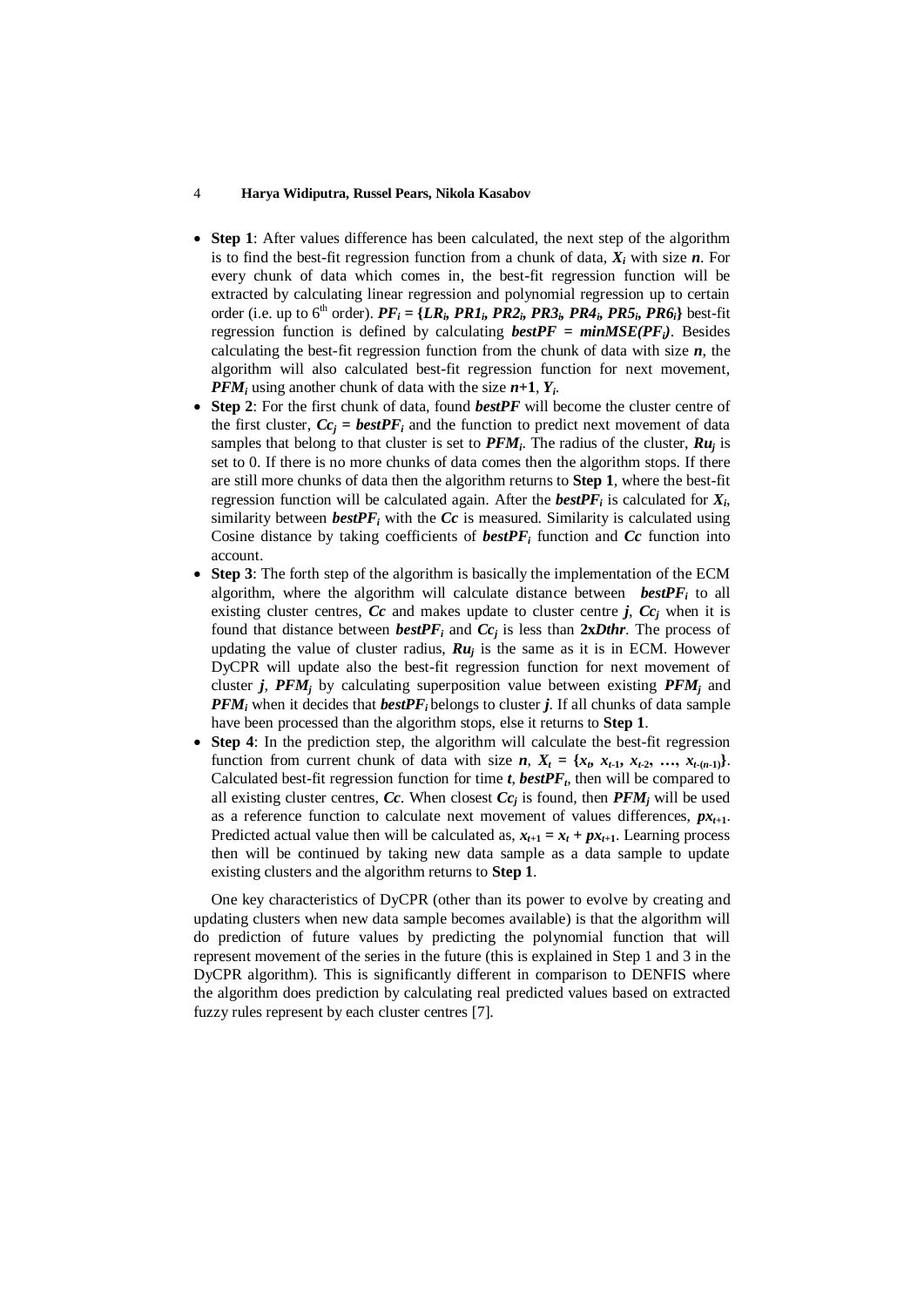# **3 Experiments and Results**

In this study, we used data from financial field as experimental data. These data are; (1) data of five stock prices from Indonesian stock market (namely TLKMJK, AALIJK, LMASJK, KLBFJK, and ELTYJK; data are available from: http://finance.yahoo.com/q/cp?s= $\Delta$ JKSE) and (2) currency exchange rates data (i.e. NZD to USD and IDR to USD)<sup>1</sup>. The five stock prices data represent three different types of movement, which are; chaotic, increasing and decreasing. The stock prices data cover period of January 2005 to January 2009, while the currency exchange rates data expand from January 2006 to January 2009. As for benchmark data, we use the Mackey Glass data set to examine the robustness of the algorithm. Figure 1 illustrates movement of the Indonesian stock price data for ELTYJK data.



**Fig. 1.** Daily basis data (closing price) of ELTYJK in Indonesian stock exchange market spanning from January 2005 to January 2009.

No normalization process applied to the data before the training process is started. On the other hand, what will be extracted are patterns of movement of difference between values across time instead of movement of the actual values (as it has been explained in Step 1 in DyCPR algorithm).

Results showed that the algorithm demonstrated its strength by giving a considerable high accuracy of prediction results (with RMSE of 2.4680 and 0.2449 for ELTYJK data and LMASJK data respectively; please note the RMSE is unnormalized RMSE). This can be seen in figure 2 and 3, where we attached prediction results for two stock prices data with different behavior which are; (1) ELTYJK data with increasing trend and (2) LMASJK data with decreasing trend, here we used 80% of total data set records as training set and 20% as test set. Even more, the algorithm showed its ability to adapt to new problems (unusual pattern of movement) which did not appear during the training step as in the case of LMASJK data for the last view points (i.e. a flat-line pattern).

-

<sup>&</sup>lt;sup>1</sup> NZD is New Zealand Dollar, USD is United States Dollar and IDR is Indonesian Rupiah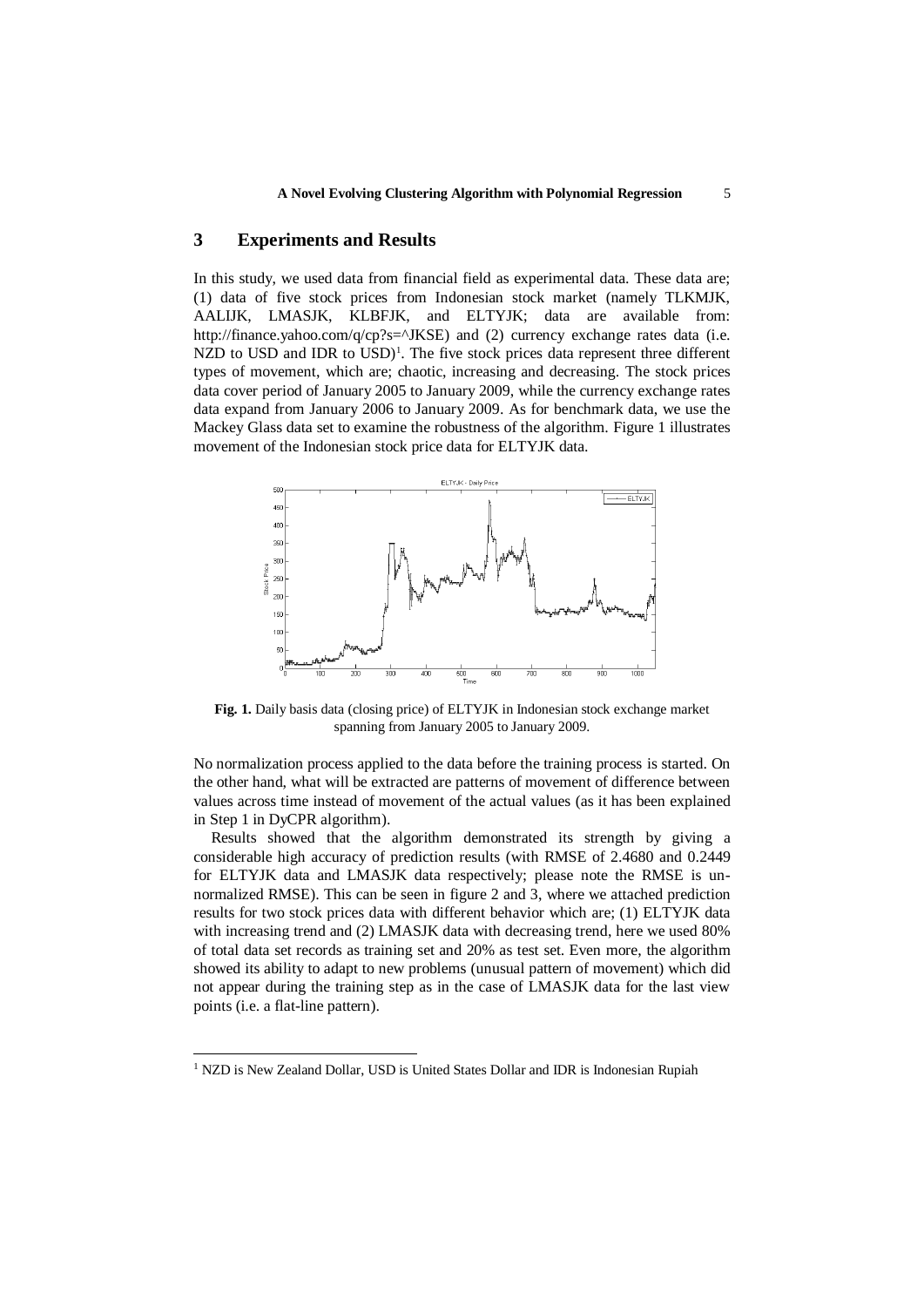

**Fig. 2.** Comparation of predicted value (in dashed line) and actual value (in solid line) for ELTYJK data set on testing set. Number of training set is 850 and number of testing set is 200. To predict value at *t*+1, values from time point *t*, *t*-1, *t*-2, *t*-3, *t*-4, *t*-5, *t*-6, *t*-7, *t*-8, and *t*-9 are used to find the best fit polynomial regression. Distance threshold used in DyCPR is 0.3.



**Fig. 3.** Comparation of predicted value (in dashed line) and actual value (in solid line) for LMASJK data set on testing set. Number of training set is 750 and number of testing set is 180. To predict value at *t*+1, values from time point *t*, *t*-1, *t*-2, *t*-3, *t*-4, *t*-5, *t*-6, *t*-7, *t*-8, and *t*-9 are used to find the best fit polynomial regression. Distance threshold used in DyCPR is 0.3.

As it is expected, the algorithm was not only able to provide excellent accuracy in predicting future values, it was also capable to extract new knowledge in the form of repeating polynomial functions which exist in the series over time. This can be seen in the clusters the algorithm created as showed in figure 4 for the ELTYJK data.

From figure 4, we can observe how the polynomial functions are being grouped into different clusters, and how the cluster centres represent the average movement function for each group. This finding justified our assumption that repeating patterns of movement do exist in a time-series data, and that it can be modeled using a polynomial functions. We have also conducted a benchmark test using the Mackey Glass data set as part of our experiment. Complete results of our experiments with the other data sets can be seen in table 1.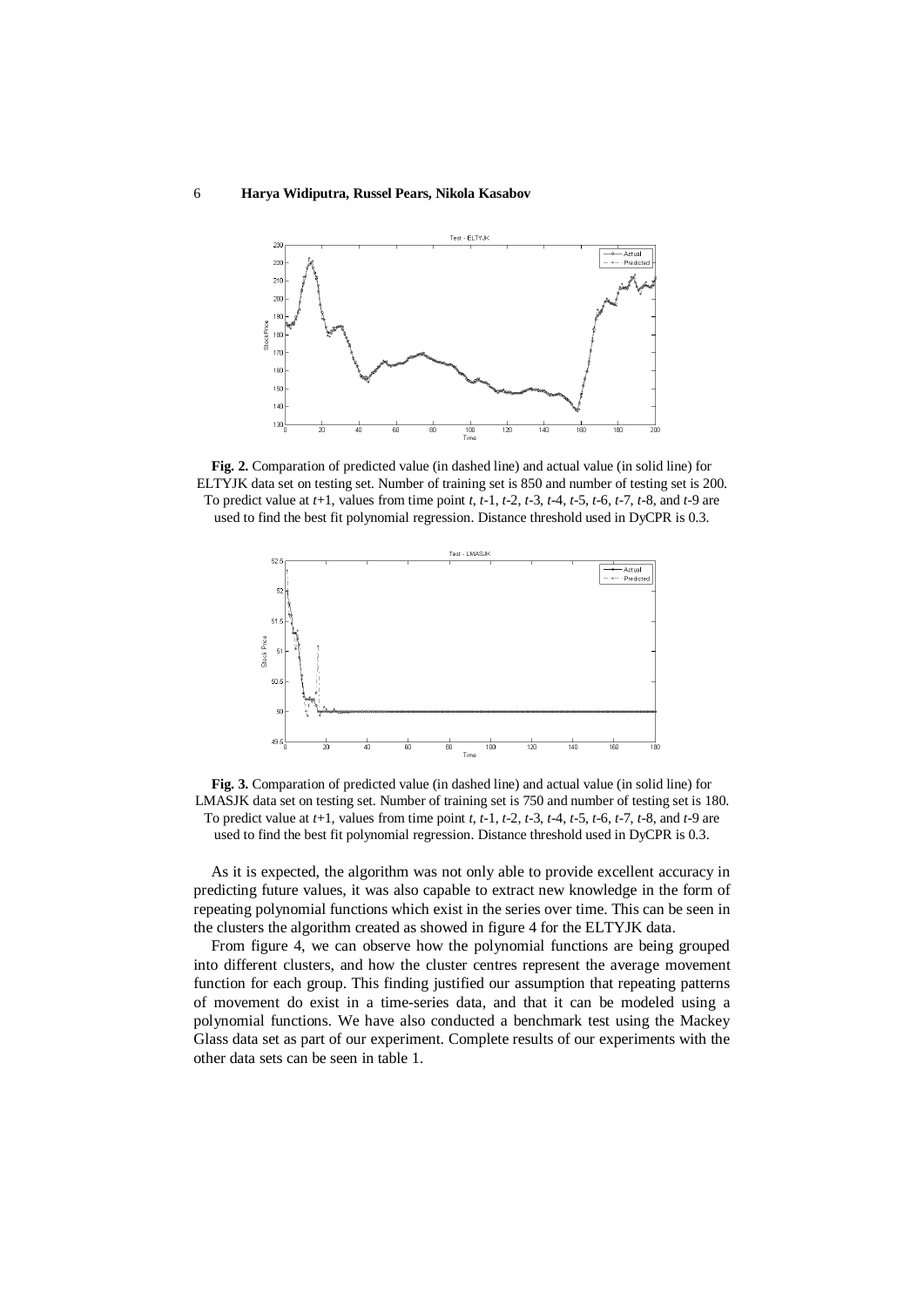#### **A Novel Evolving Clustering Algorithm with Polynomial Regression** 7



**Fig. 4.** Created clusters during training and testing process when predicting movement of stock price difference for ELTYJK data. Each clusters show comparable patterns of movement based on the likeness of shape and direction of extracted polynomial regression for each chunk of data. Cluster centres (in wider line) represent movement of all polynomial functions which belong to a cluster, are calculated as superposition functions.

Results from table 1 showed that the algorithm demonstrated its superiority in chaotic time-series prediction. The algorithm is also effective to predict movement of different types of time-series data with different behaviours (e.g. fluctuative, increasing, and decreasing).

**Table 1.** Results of DyCPR used to predict 8 different types of data set covering stock prices data set, currency exchange rate data set, and the Mackey Glass data set. 80% of data is used as training set and 20% as testing set for each experiments. Value of distance threshold, *Dthr* in DyCPR is set to 0.3.

| Data Set            | Category                      | Trend           | Range of Values  | <b>RMSE</b> |
|---------------------|-------------------------------|-----------------|------------------|-------------|
| <b>TLKMJK</b>       | <b>Indonesian Stock Price</b> | Increasing      | 3,853.9-11,933.0 | 34.0077     |
| <b>AALIJK</b>       | Indonesian Stock Price        | Fluctuate       | 346.0-32,026.0   | 109.3862    |
| <b>LMASJK</b>       | Indonesian Stock Price        | Decreasing      | 35.0-1,304.8     | 0.2449      |
| <b>ELTYJK</b>       | Indonesian Stock Price        | Fluctuate       | 331.75-1,508.4   | 2.4680      |
| <b>KLBFJK</b>       | <b>Indonesian Stock Price</b> | Fluctuate       | $10.0 - 680.0$   | 3.1927      |
| <b>NZDUSD</b>       | <b>Exchange Rate</b>          | <b>Balanced</b> | 1.2235-1.9058    | 0.0083      |
| <b>IDRUSD</b>       | <b>Exchange Rate</b>          | Decreasing      | 8,684.0-12,209.0 | 72.6284     |
| <b>Mackey Glass</b> | <b>Benchmark Data</b>         | Fluctuate       | 0.2192-1.3137    | 0.0057      |

# **4 Conclusion and Future Works**

Dynamic Clustering with Polynomial Regression (DyCPR) showed its strength by giving high accuracy in predicting movement of chaotic time-series data. The